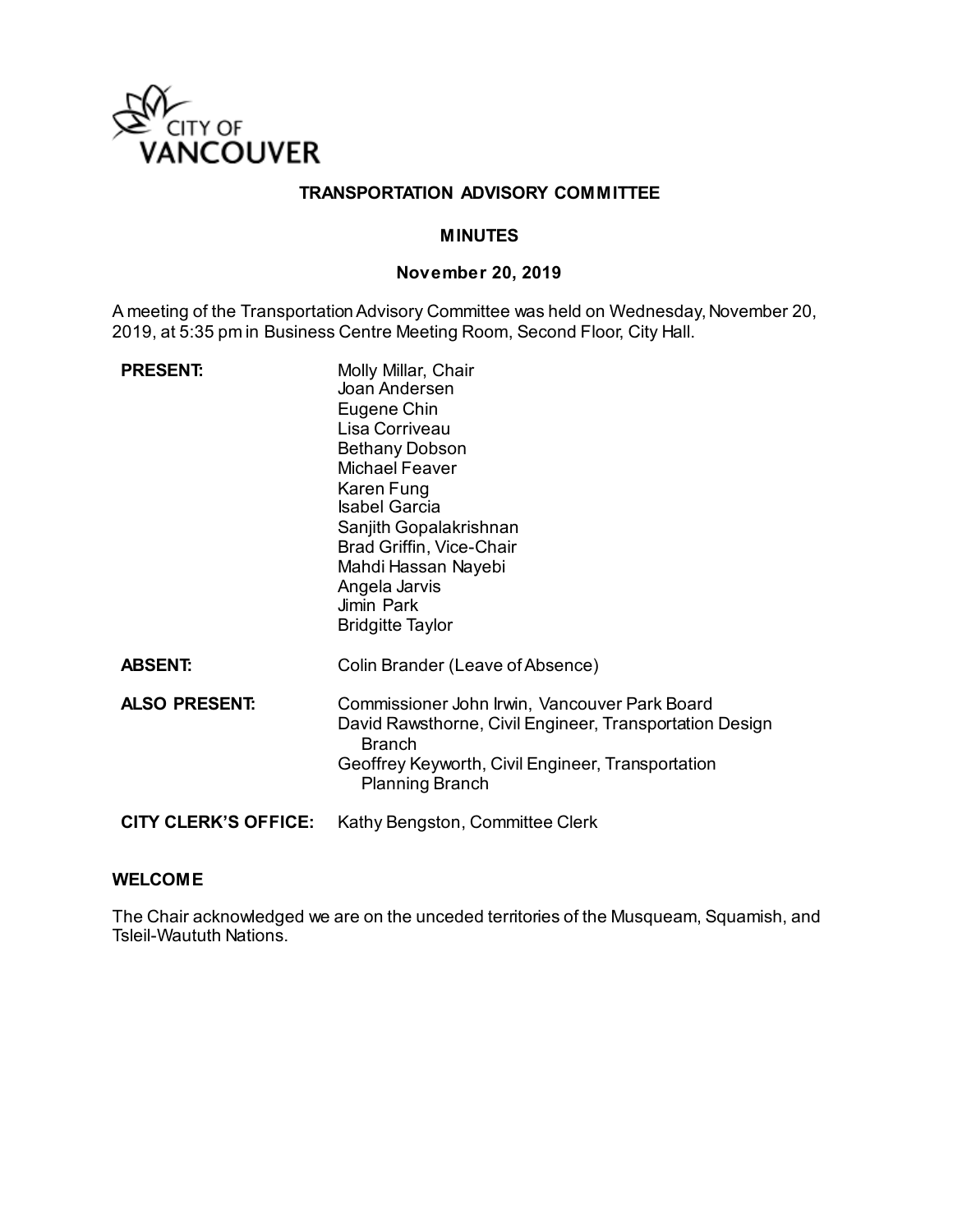#### **Leave of Absence Requests**

MOVED by JoanAndersen SECONDED by Molly Millar

> THAT the Transportation Advisory Committee approve a leave of absence for Colin Brander, for this meeting.

CARRIED UNANIMOUSLY

### **Approval of Minutes**

MOVED by JoanAndersen SECONDED by Molly Millar

> THAT the Transportation Advisory Committee approve the Minutes from the meeting of September 18, 2019, as circulated.

CARRIED UNANIMOUSLY

#### **1. Approval of Meeting Schedule**

MOVED BY Eugene Chin SECONDED BY Karen Fung

THAT the Transportation Advisory Committee approve the 2020 meeting schedule below:

| Month               | Day | <b>Time</b> | <b>Meeting Type</b>    | Room                              |  |
|---------------------|-----|-------------|------------------------|-----------------------------------|--|
| January             | 29  | $5:30$ pm   | <b>Regular Meeting</b> | <b>Business Centre, 2nd Floor</b> |  |
| February            | 19  | 5:30 pm     | <b>Working Session</b> | <b>Business Centre, 2nd Floor</b> |  |
| March               | 18  | 5:30 pm     | <b>Regular Meeting</b> | <b>Business Centre, 2nd Floor</b> |  |
| April               | 15  | 5:30 pm     | <b>Working Session</b> | <b>Business Centre, 2nd Floor</b> |  |
| May                 | 20  | 5:30 pm     | <b>Regular Meeting</b> | <b>Business Centre, 2nd Floor</b> |  |
| June                | 17  | 5:30 pm     | <b>Working Session</b> | <b>Business Centre, 2nd Floor</b> |  |
| July                | 29  | 5:30 pm     | <b>Regular Meeting</b> | <b>Business Centre, 2nd Floor</b> |  |
| <b>AUGUST BREAK</b> |     |             |                        |                                   |  |
| September           | 30  | 5:30 pm     | <b>Regular Meeting</b> | <b>Business Centre, 2nd Floor</b> |  |
| October             | 28  | 5:30 pm     | <b>Working Session</b> | <b>Business Centre, 2nd Floor</b> |  |
| <b>November</b>     | 18  | 5:30 pm     | <b>Regular Meeting</b> | <b>Business Centre, 2nd Floor</b> |  |
| December            | 16  | 5:30 pm     | <b>Working Session</b> | <b>Business Centre, 2nd Floor</b> |  |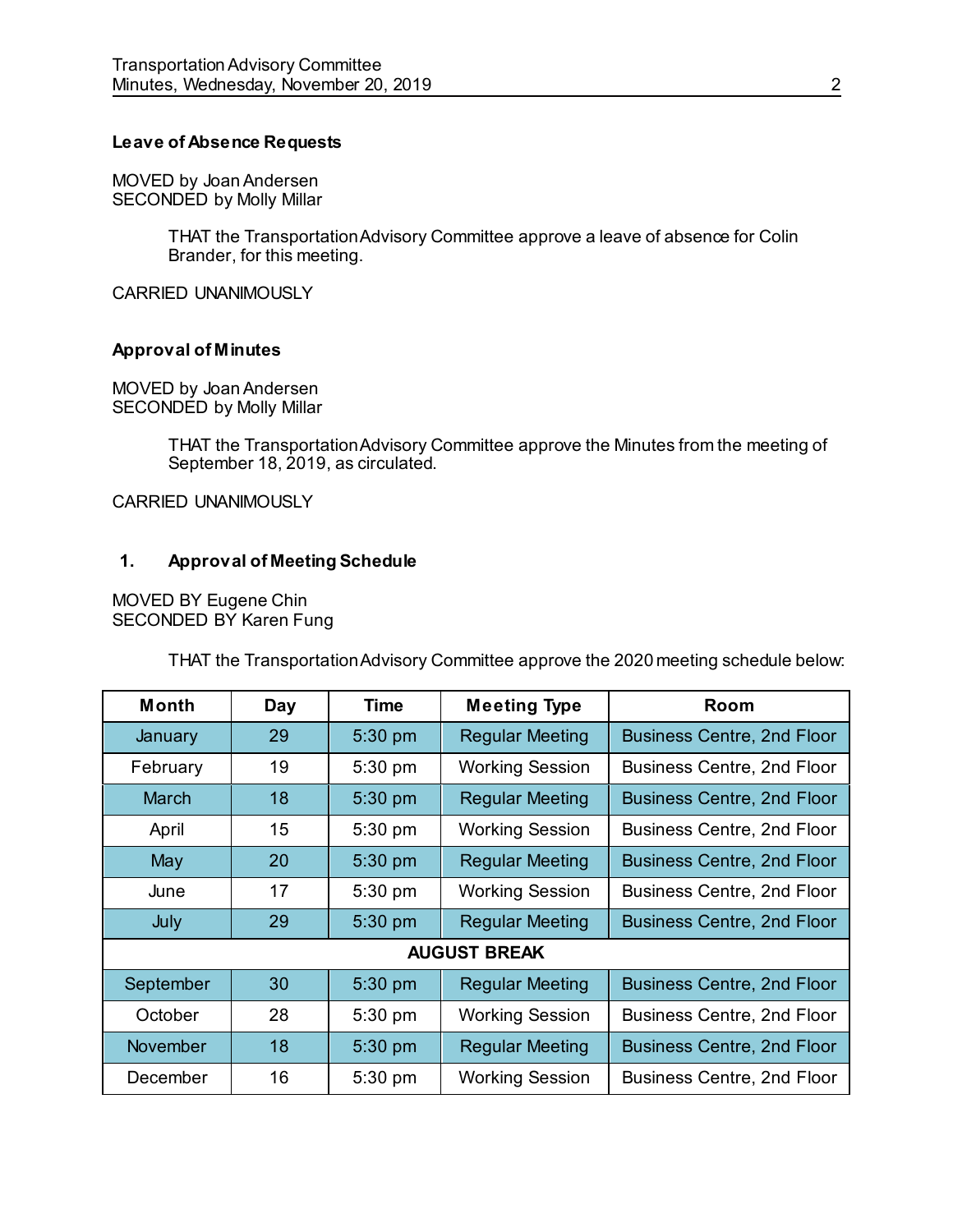All meetings take place on Wednesdays at 5:30 pm. The Regular meetings will be clerked by the Committee Clerk for public record.

CARRIED UNANIMOUSLY

# **2. Granville Bridge Connector**

Paul Krueger, Transportation Design, provided an update on the bridge connector, including policy context, engagement timeline, phase 3 preferred options, and responded to questions.

The Project website can be found at link here:

<https://vancouver.ca/streets-transportation/granville-bridge-connector.aspx>

# **3. Broadway Subway Project Fall 2019**

Louise Harley, Ministry of Transportation and Infrastructure, Province of BC, presented the Broadway Subway Project and along with staff from the Province, Translink and the Rapid Transit Office, responded to questions.

Highlights of the presentation included:

- Alignment Overview
- Project Schedule Overview
- Stations

The Project website can be found at link here[: https://engage.gov.bc.ca/broadwaysubway/](https://engage.gov.bc.ca/broadwaysubway/)

# **4. Subcommittee Updates**

### **a. Projects Subcommittee**

Jimin Park, provided an update on the first meeting of the Projects Subcommittee, which included policy and terms of reference.

### **b. Policy Subcommittee**

Karen Fung, provided an update on the first meeting of the Policy Subcommittee, which included policy and terms of reference, and sharing of ideas.

Committee members shared City departments who can help with the subcommittees, and Michael Feaver, invited members to share policy ideas on the Google document.

# **5. Liaison Updates**

Commissioner John Irwin, provided a brief update on the Kits Beach Bike Path.